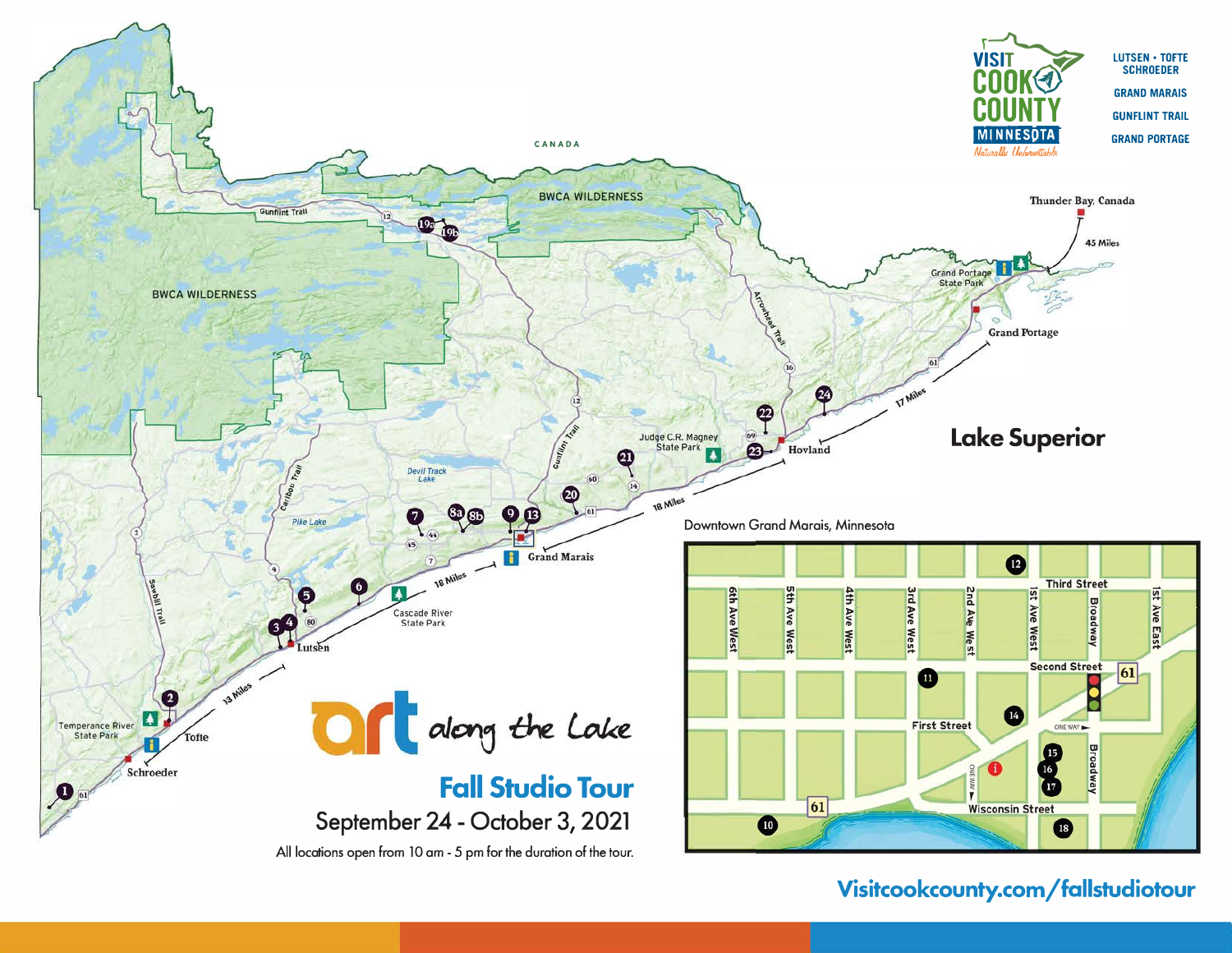# **Galleries**

Engage your creative spirit and savor the vibrant art scene at any of these Gallery locations open year-round on the North Shore. Offering beautifully curated spaces that offer opportunities to take home your own piece of Cook County, classes, and exhibitions, Galleries serve as the heart of the local arts community.



## **The North Country**  *4203 Cascade Beach Road, Lutsen*

*info@thenorthcountrymn.com 218-370-2585* 

Mindfully curated art and craft goods with a focus on locally and regionally made.

**Featured Artists: Ian & Rebecca Barrett,** Woodworking; Laura Nelson, Weaving; Kim Knutson, Fiber



### **North House Folk School**  *500 West Highway 61, Grand Marais*

*info@northhouse.org 218-387-9762* 

Bowl carving, shoemaking, blacksmithing, woodcarving; durability, beauty, purpose, simplicity.



**ExceptionalArtandContemporaryCraft**  *yellowbirdfineart.com* 

Mellow Bird Fine Art

## **Grand Marais Art Colony**

*21 Highway 61, Grand Marias info@grandmaraisartcolony.org 218-387-2737* 

Showcasing the work of instructors and artists. The GMAC also offers classes and residencies.

**Featured Artists:** Kari Carter, Ceramics; Andrea Beres, Ceramics; Ann Ward, Ceramics; Andy Ness, Painting

**Yellow Bird Fine Art**  *101 West Highway 61, Grand Marais kenneth@yellowbirdfineart.com* 

*218-220-9886* 

14

Kenneth Albrecht creates custom silver, and wire wrapped jewelry daily. His gallery represents a very diverse collection of contemporary artists.

**Featured Artists:** Kenneth Albrecht, Jewelry; Quay Flom, Jewelry

# **More Galleries**



**CREATf ( CONNECT I COllA80RATE**  *;oy-and-companycom* 

EST 2010

**JOY & CO.** 

⋒

17)

Œ

*TheBigLakeLile.com* 

THE BIGLAKE

*Sivertson.com* 

sivertson gallery

## **Upstate MN**

*16 First Avenue West, Grand Marias hello@shop-upstate.com 218-877-7802*

Offering contemporrary items created by small makers, designers, and artists from Minnesota and beyond.

**Featured Artists:** Andy Ness, Painting

## **Joy & Company**

*16 First Avenue West, Grand Marias info@ioy-and-company.com 218-387-1004*

Featuring over 100 regional makers and artists and a large selection of art supplies.

**Featured Artists: Rae Klesser, Painting;** Billy Larson & Barry Larson, Jewelry

## **The Big Lake**

*12 First Avenue West, Grand Marais info@thebiglakelife.com* 

An approachable art gallery and gift shop that reflects the unique beauty and culture of the North Shore and Lake Superior.

**Featured Artists:** Shawna Gilmore, Acrylic

## **Sivertson Gallery**

*14 West Wisconsin Street, Grand Marais info@sivertson.com 218-387-2491* 

A destination gallery on the North Shore, proudly exhibiting the work of over 60 regional artists.

**Featured Artists:** Richard Gruchallo & Carrin Rosetti, Raku



**LUTSEN - TOFTE SCHROEDER GRAND MARAIS GUNFLINT TRAIL** 

**GRAND PORTAGE** 

**#DoNorthMN** 



# Fall Studio Tour

## **SEPTEMBER 24 - OCTOBER 3, 2021**

**All locations open from 10 am - 5 pm for the duration of the tour.** 



*<u>Studio</del> & Collery Cuide*</u> VisitCookCounty.com/fallstudiotour